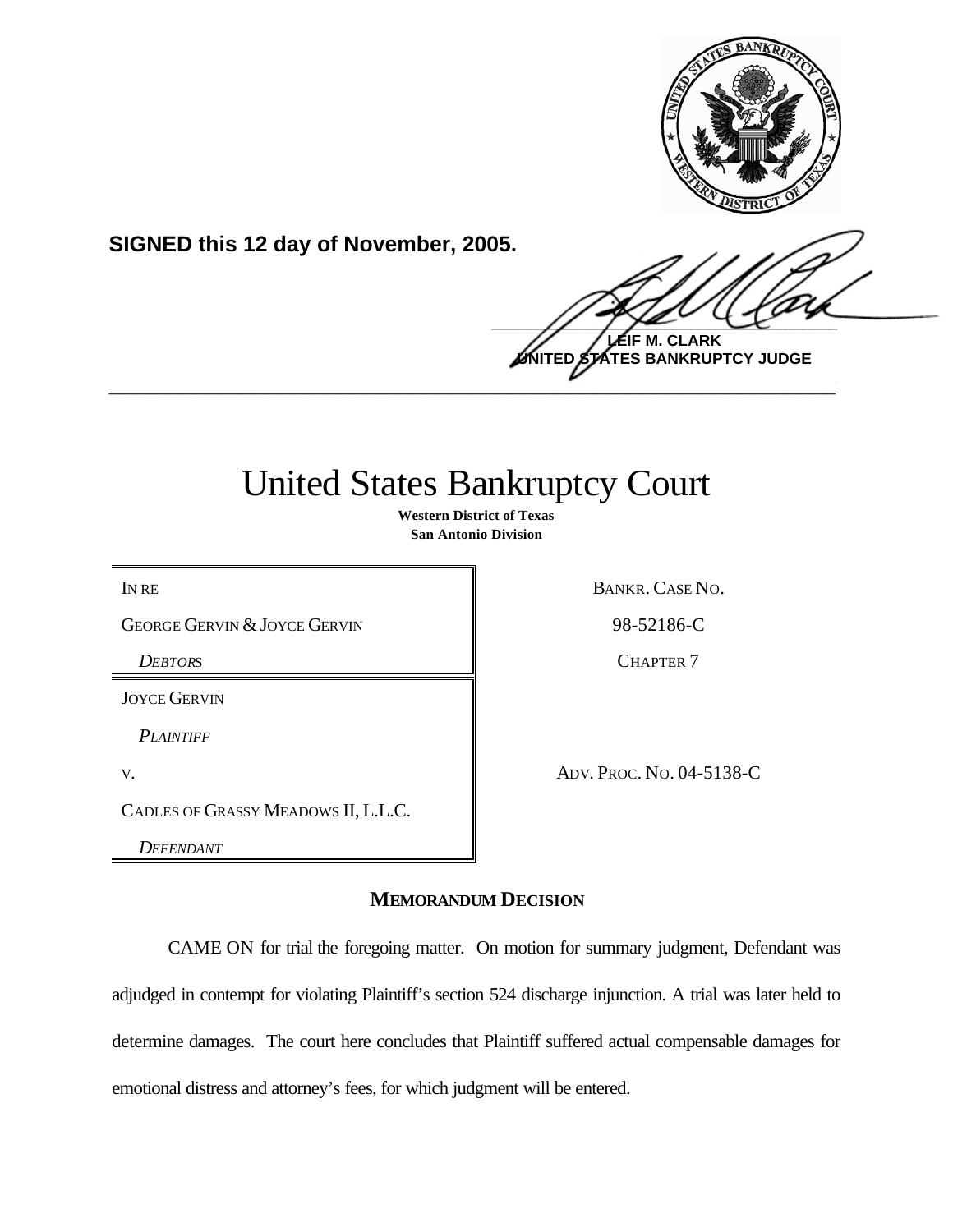# **BACKGROUND**<sup>1</sup>

George and Joyce Gervin held, between them, a 50 percent interest in the 401 Group Ltd. Partnership, which owned an apartment complex in Tacoma, Washington. In 1989, a judgment was obtained by TCAP (formerly known as Transamerica Corp.) against George Gervin in the 219<sup>th</sup> District Court ofCollinCounty, Texas, arising out of a loanobligationofGeorge Gervin. Joyce Gervin was neither jointly nor severally liable for either the indebtedness or the resulting judgment. On June 12, 1992, Joyce Gervin, by an assignment and partition agreement between her and George, received her 25 percent interest in the partnership as her sole and separate property. On October 22, 1996, the Texas judgment was registered inPierce County, Washington. On May 1, 1998, George and Joyce Gervin filed a Chapter 7 bankruptcy case, listing the TCAP judgment in their bankruptcy schedules. Both George and Joyce Gervin received discharges on August 18, 1998, though priorto the discharge, George Gervin agreed to allow TCAP's judgment to ride through, and not be subject to the bankruptcy discharge.

Cadles of Grassy Meadows II, LLC, the Defendant, is the successor-in-interest to the TCAP judgment. Cadles sought to execute upon both George and Joyce Gervin's respective 25% partnership interests, initiating action in Pierce County Superior Court in the State of Washington. Joyce Gervin then filed this declaratory judgment action and complaint on September 24, 2004 to obtain a ruling that Cadles could not execute on her 25 percent partnership interest to satisfy a judgment against George. She also sought a determination that Cadles was in contempt for violating her bankruptcy discharge and an award of damages for any violation that the court found.

<sup>&</sup>lt;sup>1</sup> This portion of the opinion is offered primarily for information purposes, and does not constitute findings of fact. The court previously ruled on these matters by summary judgment. To the extent of any inconsistency between the background facts laid out here and the summary judgment facts in the pleadings, the latter control.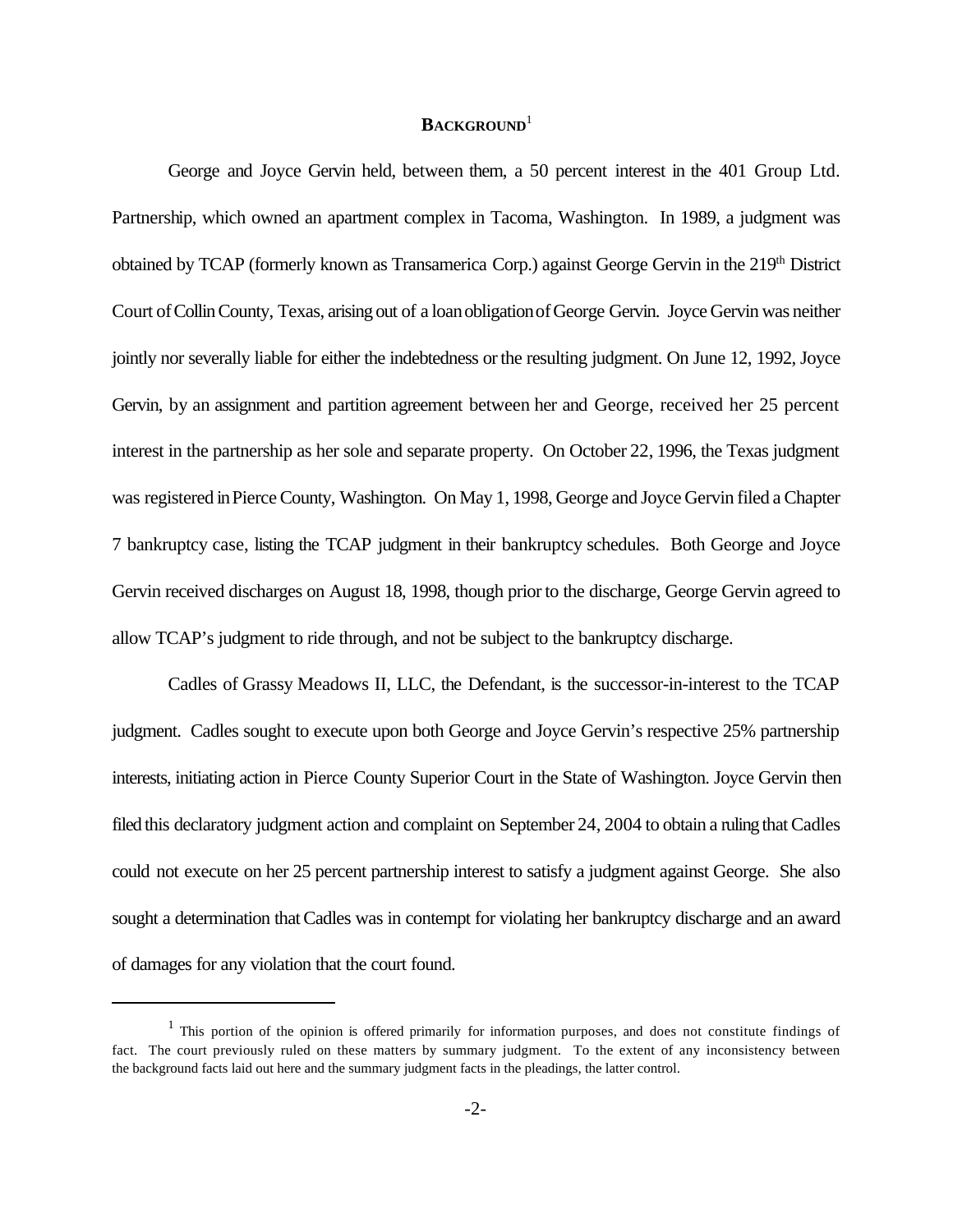On May 17, 2005, this court granted partial summary judgment in favor of Plaintiff against Defendant. In relevant part, the court found as a matter of law that Joyce Gervin owns her 25 percent partnership interest asseparate property; that Cadles has no judgement lien against or attaching to Joyce's 25 percent partnership interest; that Joyce Gervin has no legal obligation to pay Cadles; that Cadles violated Joyce Gervin's bankruptcy discharge; and that the Cadles was in contempt for violating Joyce Gervin's discharge. *See* May 17, 2005 Order (Doc. #97). The damages issue was subsequently heard at trial held on September 29, 2005. The damages issue was limited to those damages suffered as a result of the violation of the Plaintiff's discharge injunction.

At trial, the Plaintiff presented evidence of emotional distress suffered and attorney's fees incurred in relation to the Defendant's violation of her discharge injunction. What follows are the court's findings and conclusions in support of the an award in favor of Plaintiff.

### I. **CIVIL CONTEMPT POWER TO ENFORCE THE DISCHARGE INJUNCTION**

Bankruptcy courts may validly exercise the power to hold parties in civil contempt and issue sanctions in the form of damage awards in order to enforce the discharge injunction.

## **A. Bankruptcy courts have civil contempt powers**

As a general proposition, bankruptcy courts may validly exercise the power to hold parties in civil contempt and issue sanctions. The authority arises both by statute and by virtue of the court's inherent authorityas a court to enforce its own orders. Section 105(a) gives courts the statutory authority. At least five circuit courts (following Supreme Court authority) and this court's district court have either explicitly or impliedly acknowledged that bankruptcy courts have inherent civil contempt powers or at least the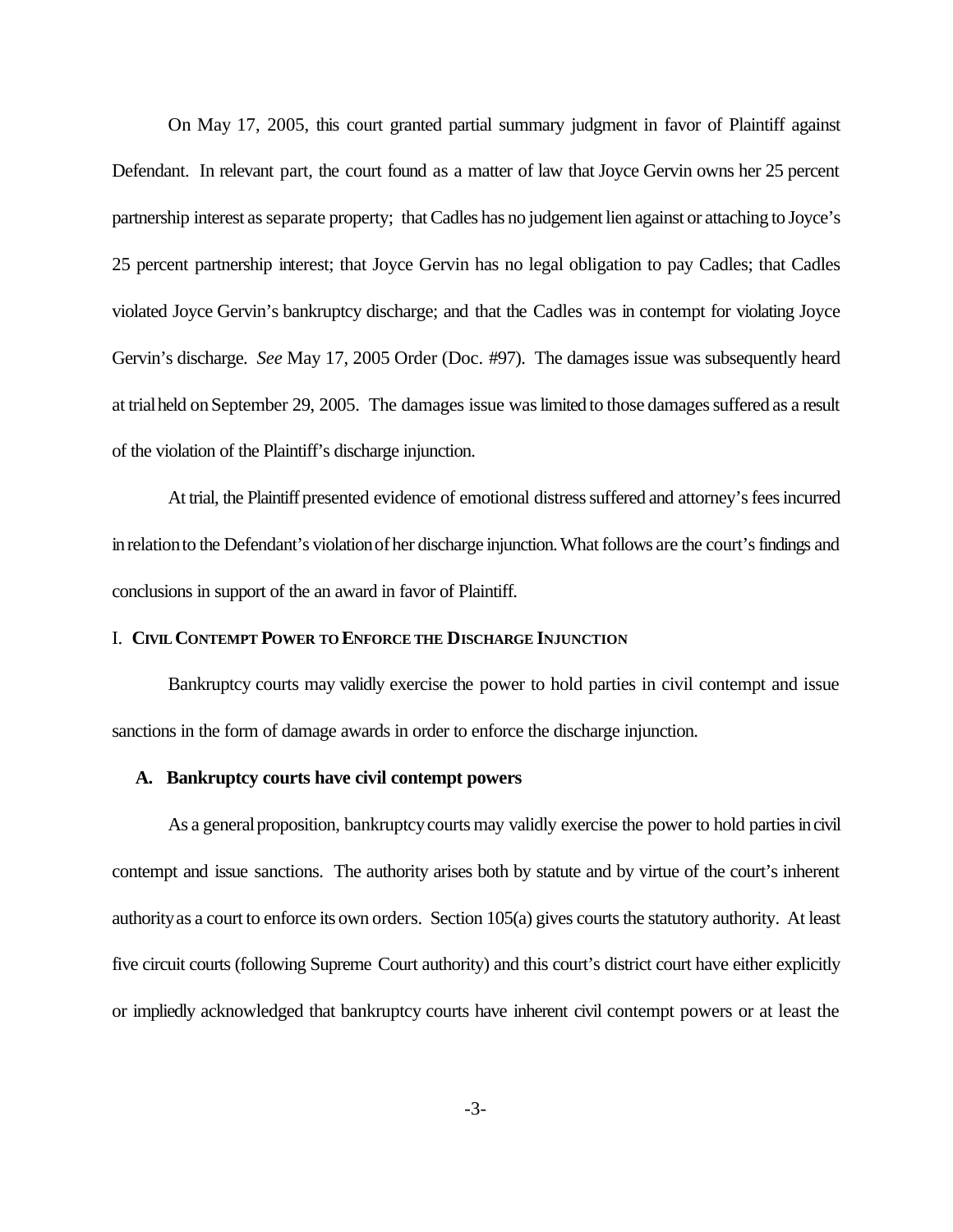inherent power to sanction.<sup>2</sup> To be sure, the stronger source of authority is that conferred by the BankruptcyCode itself. The First Circuit observed that "§ 105 provides a bankruptcy court with statutory contempt powers, in addition to whatever inherent contempt powers the court may have."<sup>3</sup> The Fifth Circuit in *In re Terrebonne Fuel and Lube, Inc.* followed the lead of five other circuits and held that bankruptcy courts have the statutory authority to conduct civil contempt proceedings pursuant to section

Congress gave bankruptcy courts the power through Rule 9020 but placed certain explicit restrictions on that power. However, Congress did not abrogate or restrict the inherent power to sanction. A reasonable construction of Rule 105 confirms that inherent power. *Chambers* instructs us that absent congressional restriction, inherent powers exist within a court as part of the nature of the institution.

Caldwell ... abused the bankruptcy process in bad faith, justifying the sanction imposed under the inherent powers of the bankruptcy court acknowledged by Congress in Rule 105.

....

*Id.* at 285 (citations omitted) [the restrictions referenced were eliminated when Rule 9020 was amended in 2001; the Advisory Committee Notes state that the issue of the bankruptcy courts' contempt powers was left to statutory and judicial development];

<sup>2</sup> *Fellheimer, Eichen & Braverman, P.C., v. Charter Techs., Inc.,* 47 F.3d 1215, 1227-28 (3rd Cir. 1995) (After citing *Chambers v. NASCO*, 501 U.S. 32 (1991), the Third Circuit stated that "[w]e cannot conclude ... that the bankruptcy court abused its discretion by employing its *inherent power* to sanction the entire firm of FE & B." (emphasis added)); *In re Downs*, 103 F.3d 472, 477 (6<sup>th</sup> Cir. 1996) ("Bankruptcy courts, like Article III courts, enjoy inherent power to sanction parties for improper conduct." (citing the Ninth Circuit's *In re Rainbow Magazine* decision, *infra*, which, in turn, cites *Chambers*)); *In re Jove Eng'g, Inc.,* 92 F.3d 1539, 1553 (11<sup>th</sup> Cir. 1996) ("Section 105 aside, courts have inherent contempt powers in all proceedings, including bankruptcy, to 'achieve the orderly and expeditious disposition of cases.' " (citing *Chambers* at 43); *In re Rainbow Magazine, Inc.,* 77 F.3d 278, 284 (9<sup>th</sup> Cir. 1996) ("Congress impliedly recognized [by § 105] that bankruptcy courts have the *inherent power* to sanction that *Chambers* recognized exists within Article III courts." (emphasis added). The Ninth Circuit elaborated further :

*In re Courtesy Inns, Ltd., Inc.,* 49 F.3d 1084, 1089 (10<sup>th</sup> Cir. 1994) ("Justice Scalia's dissenting opinion may be read to imply that the Court's holding [in *Chambers*] only applies to Article III courts. We believe, however, that the majority opinion does not limit inherent power to Article III courts ...." (citations and internal quotations omitted). The Tenth Circuit ultimately held "that § 105 intended to imbue the bankruptcy courts with the inherent power recognized by the Supreme Court in *Chambers*." *Id.* (citations omitted); *In re Smyth*, 242 B.R. 352, 361 (W.D.Tex. 1999) (In affirming this court's ruling the district court stated that it "cannot find that the bankruptcy court abused its discretion in exercising *its inherent* or § 105 authority to sanction, either as an alternative or in addition to Rule 11." (citations omitted).

<sup>&</sup>lt;sup>3</sup> Bessette *v. Avco Fin. Servs., Inc.,* 230 F.3d 439, 445 (1<sup>st</sup> Cir. 2000) (*rehearing denied* Dec. 15, 2000) (citations omitted).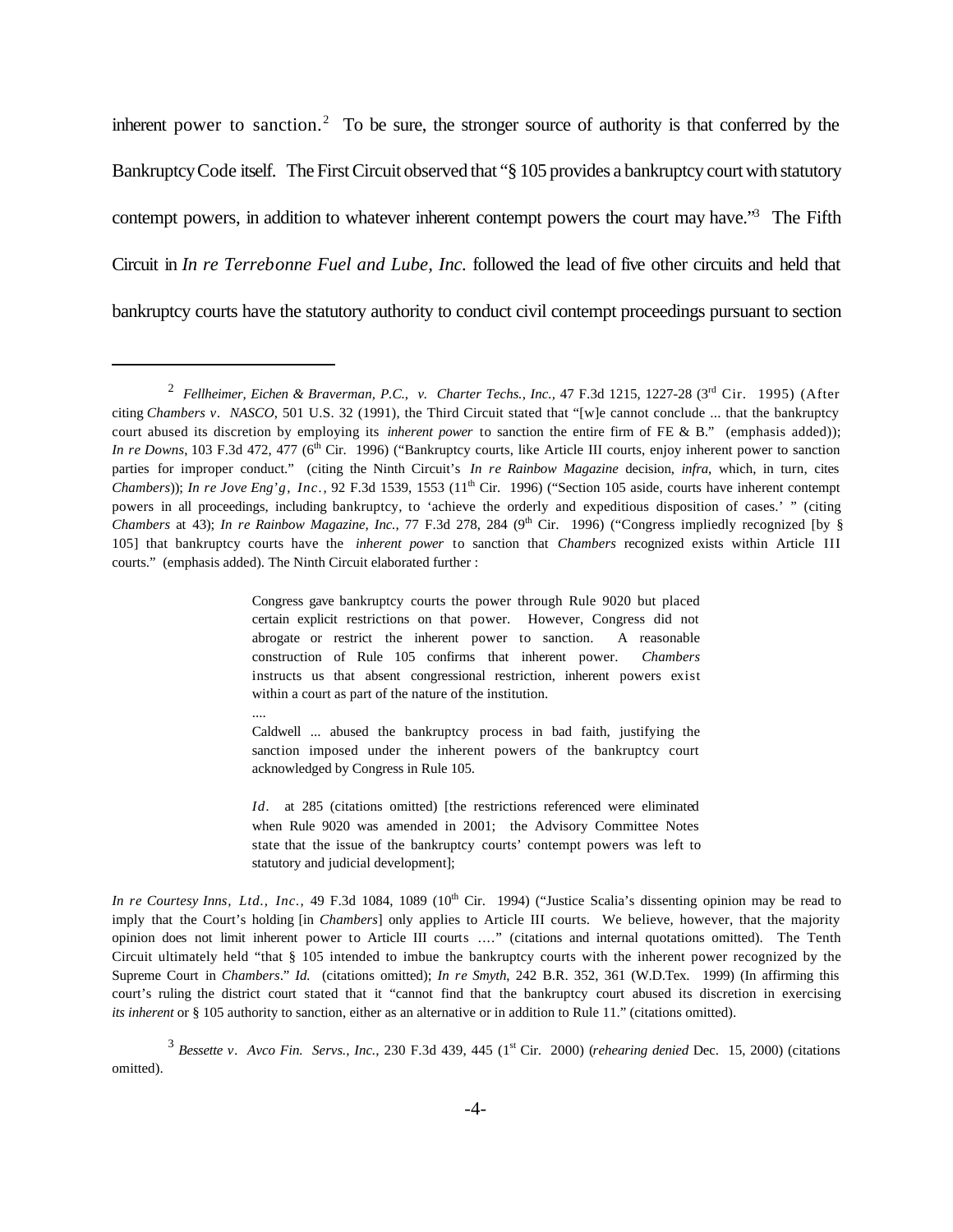$105(a)$ .<sup>4</sup> Section 105(a) states that:

The court may issue any order, process, or judgment that is necessaryor appropriate to carry out the provisions of this title. No provision of this title providing for the raising of an issue by a party in interest shall be construed to preclude the court from, sua sponte, taking any action or making any determination necessary or appropriate to enforce or implement court orders or rules, or prevent an abuse of process.<sup>5</sup>

Applying a plain meaning analysis of § 105, the Fifth Circuit stated that:

The language of this provision is unambiguous. Reading it under its plain meaning, we conclude that a bankruptcy court can issue any order, including a civil contempt order, necessaryor appropriate to carryout the provisions of the bankruptcy code. We find that an order, such as the one entered by the bankruptcy court, which compensates a debtor for damages suffered as a result of a creditor's violation of a postconfirmation injunction under 11 U.S.C. § 1141, was both necessary and appropriate to carry out the provisions of the bankruptcy code.<sup>6</sup>

#### B. **Contempt is the appropriate mechanism for enforcing the discharge injunction**

In the case at bar, the defendant was held incontempt for violating the debtor-plaintiff's section 524

discharge. Although the Fifth Circuit has not ruled directly on the application of section 105(a) to a violation of section 524, it did hold in *Terrebonne* that section 105(a) supported the enforcement of section 1141, which affords a discharge for reorganized debtors in chapter 11 cases. *See In re Terrebonne*,

*supra*. A debtor who receives a section 1141 discharge *de facto* receives a section 524 discharge, asthe

<sup>4</sup> *In re Terrebonne Fuel and Lube Inc.*, 108 F.3d 609, 612-13 (5th Cir. 1997) (citing *In re Walters*, 868 F.2d 665, 669 (4th Cir. 1989); *In re Rainbow Magazine, Inc.,* 77 F.3d 278, 284 (9th Cir. 1996); *In re Skinner*, 917 F.2d 444, 447 (10th Cir. 1990); *In re Hardy*, 97 F.3d 1384, 1389 (11<sup>th</sup> Cir. 1996); *In re Power Recovery Systems, Inc.*, 950 F.2d 798, 802 (1<sup>st</sup> Cir. 1991) (Bankruptcy Rule 9020(b) provides for a bankruptcy court's ability to issue a contempt order if proper notice is given).

 $<sup>5</sup>$  11 U.S.C. § 105(a).</sup>

<sup>6</sup> *In re Terrebonne Fuel,* 108 F.3d at 613.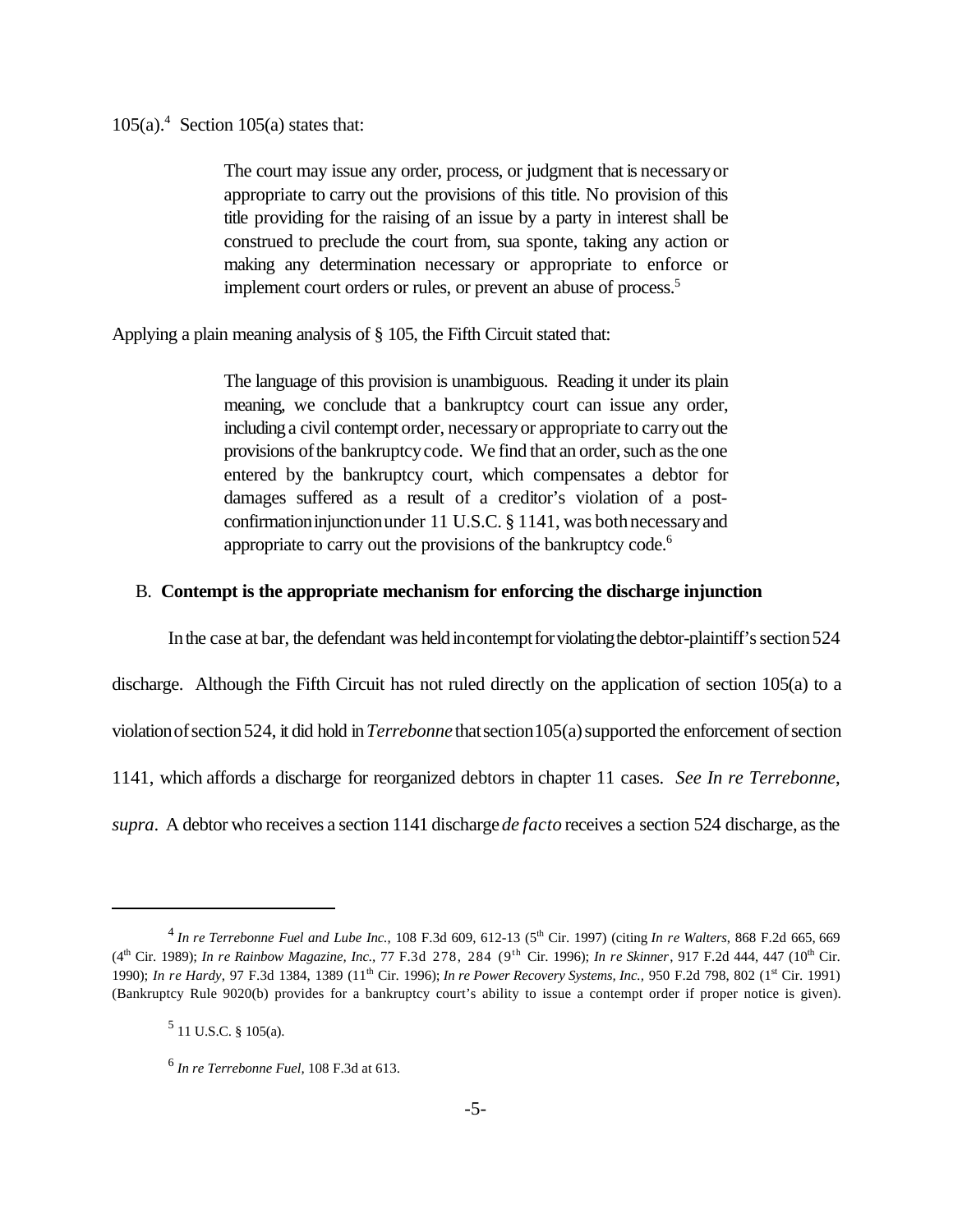FifthCircuit acknowledged in *National Gypsum*. 7 If contempt pursuant to section 105(a) is available to enforce section 1141, there is no logical reason why the same statute is not also available to enforce the statutory injunction afforded in section 524.

#### II. **Awarding Damages in a Civil Contempt Action**

The plaintiff in this case requests relief in the form of actual damages, including emotional distress and attorney's fees. Courts are empowered to award damages for both emotional distress and attorney's fees for a section 524 violation.

The Supreme Court has been cited for the proposition that "[c]ivil contempt orders serve either

or both of two purposes: (1) to compel or coerce obedience of a court order; and (2) to compensate

parties for losses resulting from the contemptor's non-compliance with a court order."<sup>8</sup>

The First Circuit elaborated on this proposition as follows:

[i]n a civil contempt proceeding, a monetary sanction, assessed for the purpose of compensating the complainant for losses sustained by reason of the contemnor's acts, is within the universe of permissible sanctions. Thus, make-whole relief is a commonplace sanction in civil contempt. So too are normal embellishments such as attorneys' fees and costs.<sup>9</sup>

Judge Queenan best summarized the scope of the remedy available when he stated that fulfilling either of

the purposes cited bythe Supreme Court necessarilymeans making the injured party whole and "restoring

<sup>7</sup> *Insurance Co. of North America v. NGC Settlement Trust & Asbestos Claims Mgmt. Corp. (In re Nat'l Gypsum Co.)*, 118 F.3d 1056, 1064 (5<sup>th</sup> Cir. 1997).

<sup>8</sup> *In re Haddad*, 68 B.R. 944, 952 (Bankr. D.Mass. 1987) (citing *United States v. United Mine Workers of America*, 330 U.S. 258, 303-04 (1947)). It is important to note that Judge Queenan's *Haddad* opinion was decided and issued shortly after the constitutionality of the bankruptcy courts was questioned in *Marathon*. Judge Queenan provides a well reasoned analysis of why the bankruptcy courts can validly exercise civil contempt powers without violating the separation of powers doctrine of the Constitution.

<sup>&</sup>lt;sup>9</sup> Gova Foods, Inc. v. Wallack Mgmt. Co., 290 F.3d 63, 78 (1<sup>st</sup> Cir. 2002) (citations omitted).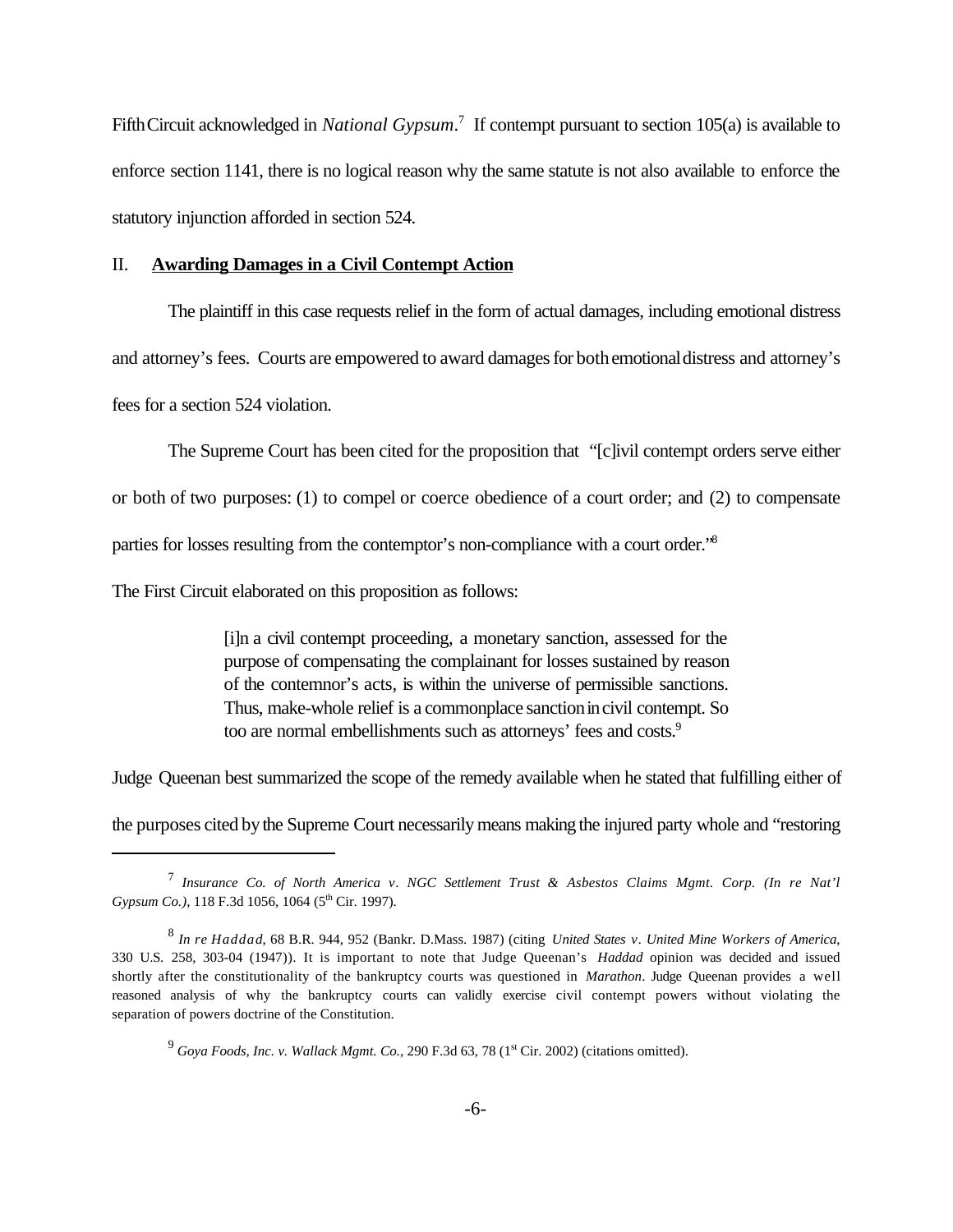the matter to the situation which existed before the contemptor disregarded the court's order."<sup>10</sup> The foregoing authorities confirm that damage awards are both necessary and appropriate in the context of contempt for violation of discharge injunctions. We next examine whether the specific types of damages sought here can be recovered for a violation of the discharge.

### **A. Emotional Distress Damages**

The leading case regarding emotional distress damages in a section 524 violation case comes out of the bankruptcy appellate panel for the First Circuit. *In re Torres*, 309 B.R. 643, 648 (1st Cir. B.A.P. 2004). That court held that such damages are compensable based upon "the [broad] sweep given § 105(a) bythe FirstCircuit in[*Bessette*]."<sup>11</sup> The B.A.P. upheld the bankruptcy court's reliance on the First Circuit's decisionin*Fleet Mortgage Group, Inc. v. Kaneb<sup>12</sup>* whichincluded emotionaldistress damages as part of "actual damages" under section 362(h) because of the similarities between the automatic stay and the discharge injunction.<sup>13</sup> The B.A.P. noted that despite the Seventh Circuit's contrary position on awarding emotional damages,<sup>14</sup> many other courts have had little difficulty awarding emotional damages

<sup>10</sup> *Haddad.* 68 F.3d at 952*.*

<sup>11</sup> *In re Torres*, 309 B.R. 643, 648 (1st Cir. B.A.P. 2004), citing *Bessette v. Avco Fin. Servs., Inc.,* 230 F.3d 439, 445  $(1<sup>st</sup> Cir. 2000).$ 

<sup>&</sup>lt;sup>12</sup> *Fleet Mortgage Group, Inc. v. Kaneb,* 196 F.3d 265 (1<sup>st</sup> Cir. 1999) (stating that "An honest accounting of actual damages under § 362(h) must include ... psychological suffering...." *Id.* at 270).

<sup>13</sup> *Torres*, 309 B.R. at 649. The automatic stay may be thought of as a kind of statutory "preliminary" injunction, sheltering the debtor and the estate during the pendency of the case. The discharge may be thought of as a kind of statutory "permanent" injunction, which comes into place when the case is completed. Hence the similarity noted by *Torres*.

<sup>&</sup>lt;sup>14</sup> *Aiello v. Providian Fin. Corp.*, 239 F.3d 876 (7<sup>th</sup> Cir. 2001) (holding that the automatic stay's protection is financial in character, not emotional; thus, the victims of tortious infliction of emotional distress by creditors must seek redress solely through state law remedies. *Id.* at 880).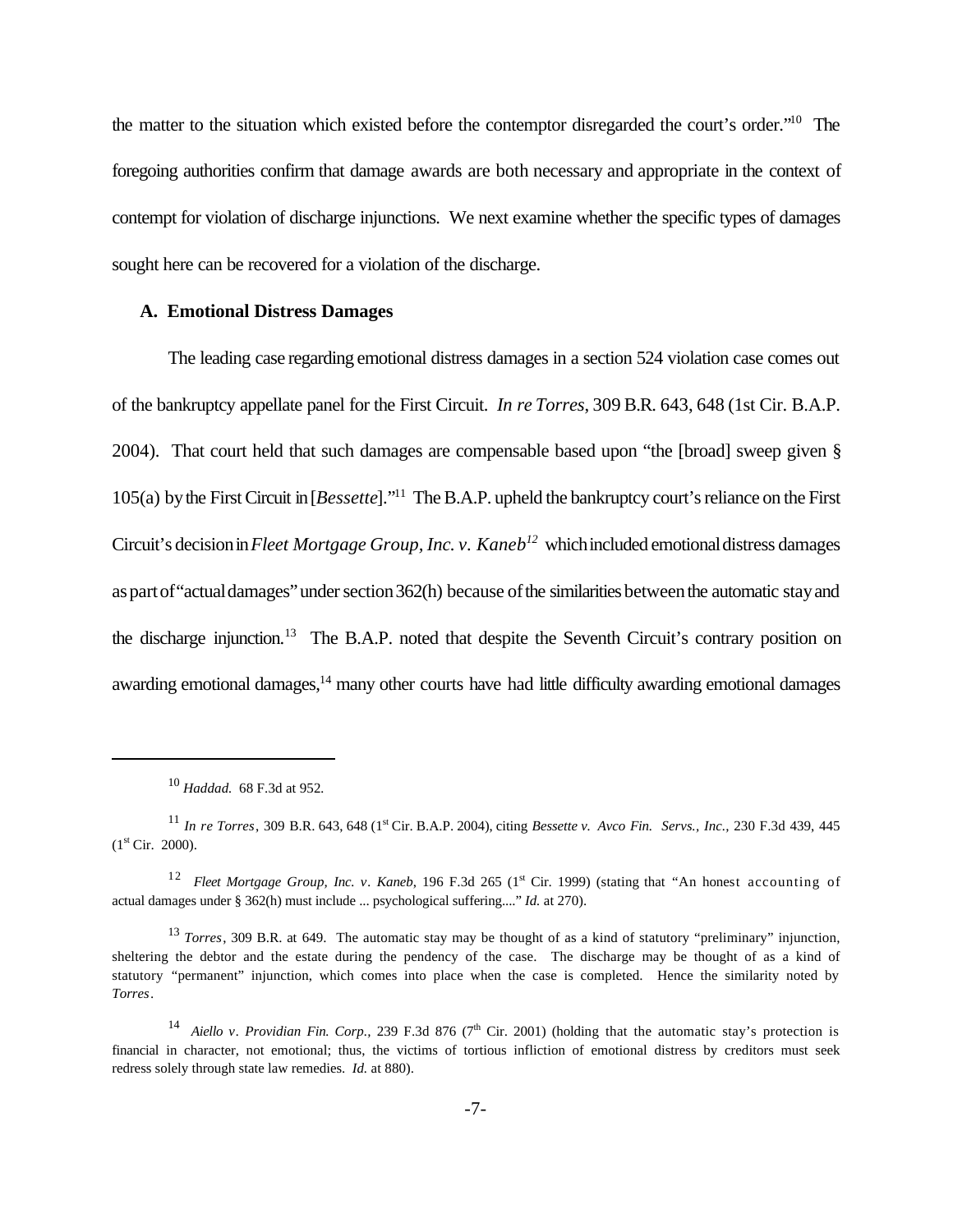for violations ofthe automatic stay and the discharge injunction.<sup>15</sup> *See*, *e.g*., *In re Perviz*, 302 B.R. 357 (Bankr. N.D. Ohio 2003) (\$2,000 award for emotional distress for willful violationof discharge injunction); *In re Bishop*, 296 B.R. 890 (Bankr. S.D.Ga. 2003) (\$5,000 award for emotional damages for willful violation of automatic stay); *In re Atkins,* 279 B.R. 639 (Bankr. N.D.N.Y. 2002); *see also Holden v. IRS (In re Holden)*, 226 B.R. 809, 812 (Bankr. D.Vt. 1991) (debtor may recover emotional distress damages for IRS's willful violation of automatic stay).<sup>16</sup> In *Atkins*, emotional distress damages of \$30,000 were awarded for violation of a debtor's section 524 discharge injunction.<sup>17</sup> The *Atkins* court too found ample authority for awarding such damages for creditor violations of both section 362 (the automatic stay) and section 525 (debtor protection from discriminatory treatment).<sup>18</sup>

The FirstCircuit B.A.P. in*Torres* persuasively distinguished decisions out ofthe Fourthand Eighth Circuits which had denied emotional distress damages. The Fourth Circuit's ruling in *Burd v. Walters,<sup>19</sup>* never really reached the question whether such damages could be awarded as part of a contempt violation – it simply ruled that the party seeking emotional distress damages had itself offered no legal authority to

<sup>15</sup> *Torres*, 309 B.R. at 649.

<sup>16</sup> *Id.* at 650 (footnote omitted).

<sup>17</sup> *In re Atkins*, 279 B.R. 639, 649 (Bankr. N.D.N.Y. 2002).

<sup>18</sup> *Id*. at 647-49. The court cited: *In re Taylor*, 252 B.R. 201 (Bankr. N.D.Ala. 2000) (awarding \$1,200 for emotional distress for government's violation of § 525); *Matthews v. United States*, 184 B.R. 594, 600 (Bankr. S.D.Ala. 1995) (awarding \$3,000 for emotional distress for IRS's violation of § 362); *In re Davis*, 201 B.R. 835 (Bankr. S.D.Ala. 1996) (awading \$300 for emotional distress for IRS's violation of § 362); *In re Flynn*, 169 B.R. 1007 (Bankr. S.D.Ga. 1994) (awarding \$5,000 for emotional distress for IRS's violation of § 362); and *Fleet v. Kaneb*, 196 F.3d 265 ( $1<sup>st</sup>$  Cir. 1999) (affirming award of \$25,000 for creditor's violation of § 362).

<sup>&</sup>lt;sup>19</sup> Burd v. Walters (In re Walters), 868 F.2d 665, 670 (4<sup>th</sup> Cir. 1989)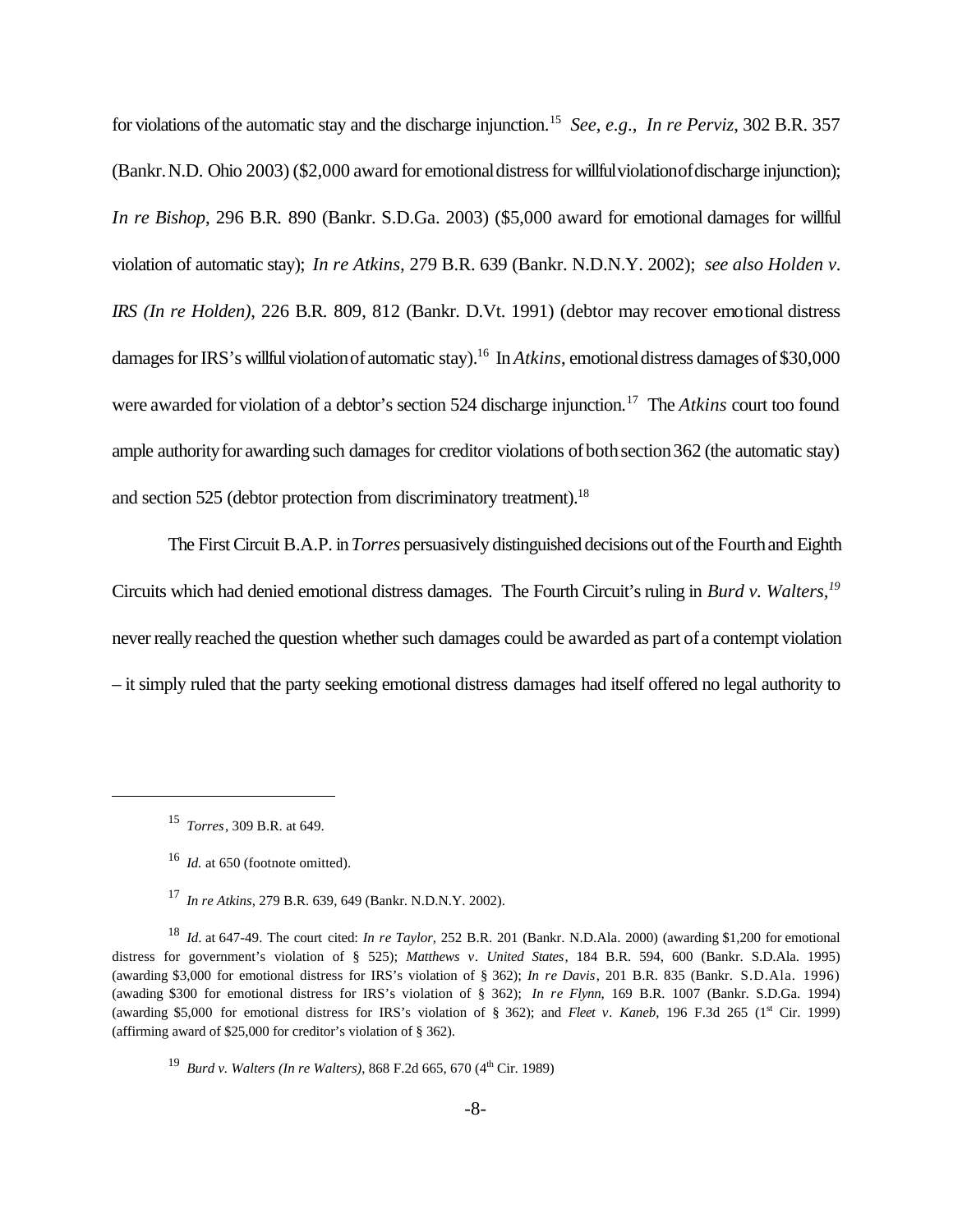support its claim.<sup>20</sup> The Eighth Circuit's *McBride*<sup>21</sup> decision was overturned based upon sovereign immunity only, meaning that the court never had to address the precise question whether emotional distress damages are compensable incident to a contempt for violating the discharge.<sup>22</sup> The *Torres* court explained that "... a debtor's out-of-pocket expenses and other economic losses will be relatively insignificant with respect to a violation of a discharge injunction ... [in this case], a reasonable relationship [was demonstrated] between the violation of the discharge injunction and the emotional injuries.<sup>223</sup>

While the Fifth Circuit has not expressly ruled on whether emotional distress damages may be awarded for a section524 violation, it would in all likelihood, follow the persuasive analysis in *Torres*. A simple three step analysis supports this conclusion. First, the Supreme Court in *United Mine Workers of America* held that civil contempt orders and sanctions may compensate the aggrieved parties for losses sustained.<sup>24</sup> Second, compensating for losses sustained logically means "actual" losses, and the Fifth Circuit has held as much.<sup>25</sup> Third, the Fifth Circuit has held that "[a]ctual damages may include damages for mental and emotional distress."<sup>26</sup> Accordingly, the court concludes that emotional distress damages may be recovered as damages for a violation of the bankruptcy discharge.

<sup>20</sup> *Torres,* 309 B.R. at 649.

<sup>&</sup>lt;sup>21</sup> McBride v. Coleman, 955 F.2d 571, 577 (8<sup>th</sup> Cir. 1992).

<sup>22</sup> *Torres*, 309 B.R. at 649.

<sup>23</sup> *Id.* at 649-50.

<sup>24</sup> *United States v. United Mine Workers of America*, 330 U.S. 258, 303-04 (1947).

<sup>&</sup>lt;sup>25</sup> *Boylan v. Detrio*, 187 F.2d 375, 379 (5<sup>th</sup> Cir. 1951) (citing *United Mine Workers*).

<sup>26</sup> *Wheeler v. Mental Health and Mental Retardation Authority of Harris County, Texas*, 752 F.2d 1063, 1074  $(5^{th}$  Cir. 1985).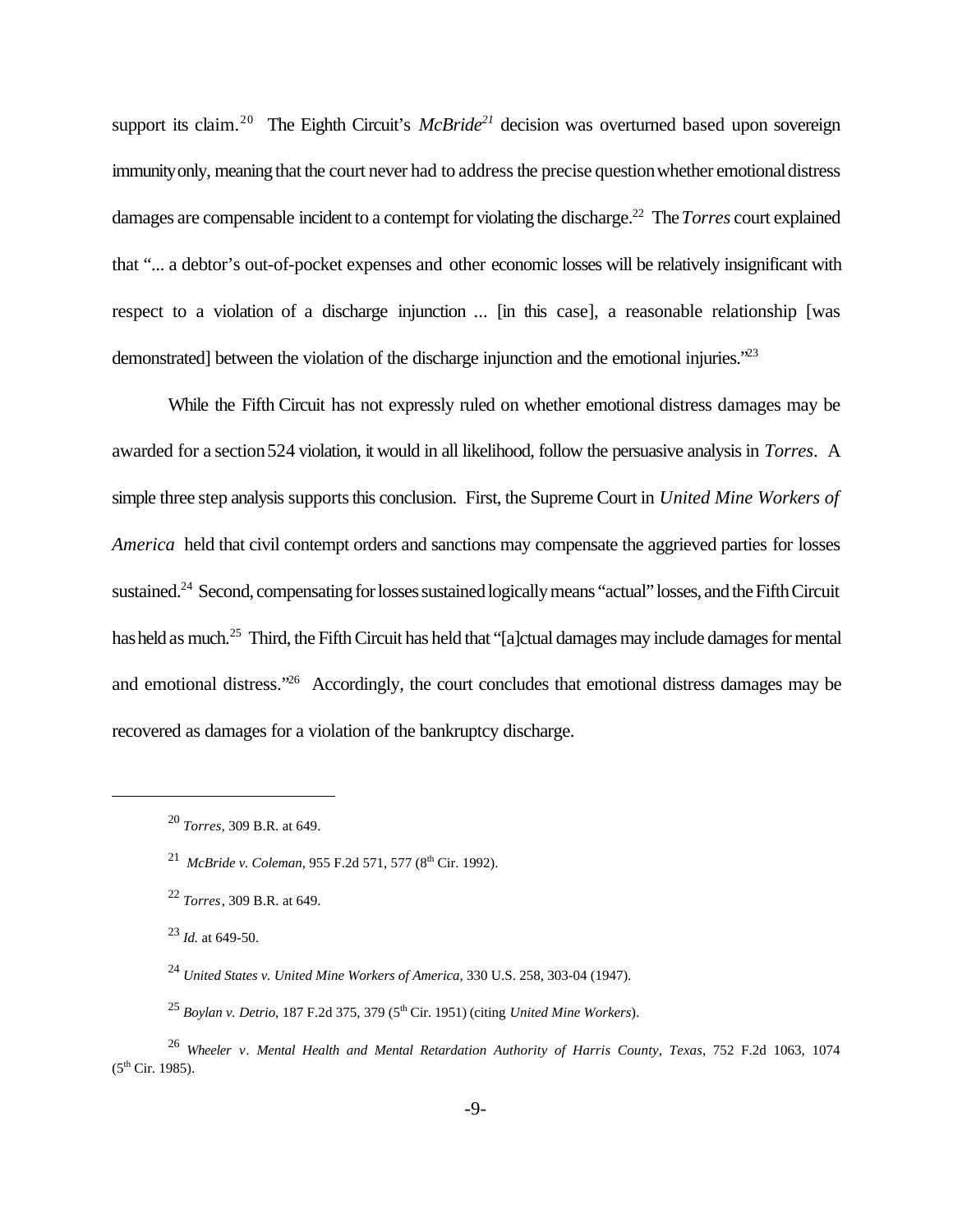## *2. Attorney's Fees*

At trial, the Defendant argued – though without citing any case law authority – that the court was without statutory authority to award attorney's fees under section 524, because that code section, unlike section 362(h), is silent regarding the recovery of attorney fees. Indeed, section 362(h) does contain an express reference to an award of attorneys' fees for violating the automatic stay, while section 524 does not. Section 362(h) was added to the Bankruptcy Code in 1984, at the same time that section 524(c) was amended and no similar attorney's fees provision was added to section 524.<sup>27</sup> Prior to 1984, courts called upon to enforce both injunctions employed traditional contempt remedies, relying on section 105(a) for support.<sup>28</sup> Representative Peter Rodino, then the chair of the House Judiciary Committee, explained that Section 362(h) was added as a *supplement* to the bankruptcy court's power to address violations of the code'sstatutoryinjunctions through civil contempt actions. He noted that section 362(h) was added as "an *additional* right of individual debtors and [was] not intended to foreclose recovery under already existing remedies."<sup>29</sup> Those "already existing remedies" were civil contempt actions for violations of the statutory injunctions of the Bankruptcy Code.<sup>30</sup> As the Second Circuit has explained, section 362(h) "granted bankruptcy courts an independent statutory basis, apart from their contempt power, to order sanctions

 $^{27}$  Bankruptcy Amendments and Federal Judgeship Act of 1984, Pub. L. No. 98-353, 98 Stat. 353 (1984).

<sup>28</sup> Richard L. Stehl, *Eligibility for Damage Awards Under 11 U.S.C. § 362: The Second Circuit Answers the Riddle–When Does Congress Actually Mean What It Says?*, 65 ST. JOHN'S L. REV. 1119, 1126 and note 38 (1991).

 $^{29}$  130 CONG. REC. H1942 (daily ed. Mar. 26, 1984) (emphasis added).

<sup>30</sup> Stehl, *supra*.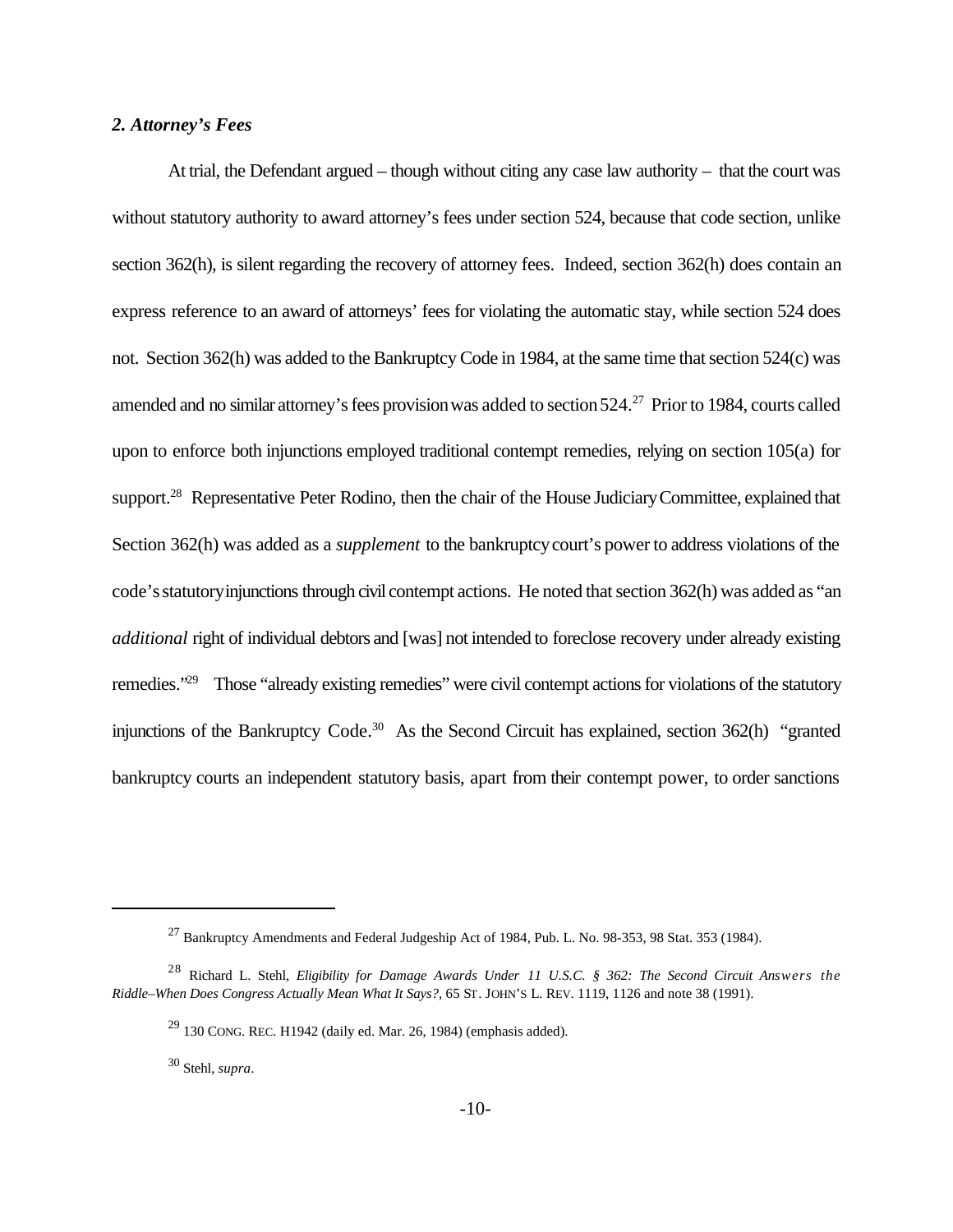against violators of the automatic stay."<sup>31</sup> These authorities amply demonstrate that bankruptcy courts derive their authority to award attorney's fees for violations of the discharge injunction from the broader and well-developed principles that have developed around contempt actions in the federal courts in general. *See* discussion *supra*. This was the practice before the 1984 amendments and continues as the practice today.

Fifth Circuit precedent supports the award of attorney's fees in civil contempt actions, both in generaland in the context of bankruptcy in particular. While the Fifth Circuit has not specifically ruled on the point in the section 524 context, it easily affirmed a bankruptcy court's award of \$18,357.48 for costs and fees associated witha debtor's defense against a creditor's violation of its chapter 11 discharge in *In re Terrebonne Fuel*. <sup>32</sup> As has already been noted, section 1141 at least duplicates (if not in fact incorporates) the general discharge in section  $524.^{33}$  The Fifth Circuit would not likely distinguish between the facts in *Terrebonne* and the facts here simply on grounds that this is a chapter 7 case as opposed to a chapter 11 case. And section 1141 on its face also makes no express provision for the recovery of attorney fees, yet the Fifth Circuit was not deterred in concluding that an award of such fees was nonetheless appropriate compensation for violating that injunction.<sup>34</sup> That conclusion comports with the

<sup>31</sup> *In re Crysen/Montenay Energy Co.,* 902 F.2d 1098, 1104 (2d Cir. 1990)); *see also In re Wagner*, 74 Bankr. 898, 903 (Bankr. E.D. Pa. 1987) ("Congress did not intend to abrogate the right to seek civil contempt."). In enacting 362(h), Congress afforded debtors an additional private right of action, overlaying the existing contempt powers already in use by the courts. In that private right of action, Congress specifically authorized recovery of punitive damages, which are not normally compensable in a civil contempt action. *See, e.g., In re Atk ins*, 279 B.R. 639, 649 (Bankr. N.D.N.Y. 2002).

<sup>32</sup> *In re Terrebonne,* 108 F.3d at 613.

<sup>33</sup> Chapter five provisions apply in both chapter 7 and chapter 11 cases. *See* 11 U.S.C. § 103.

<sup>34</sup> *In re Terrebonne,* 108 F.3d at 613-14.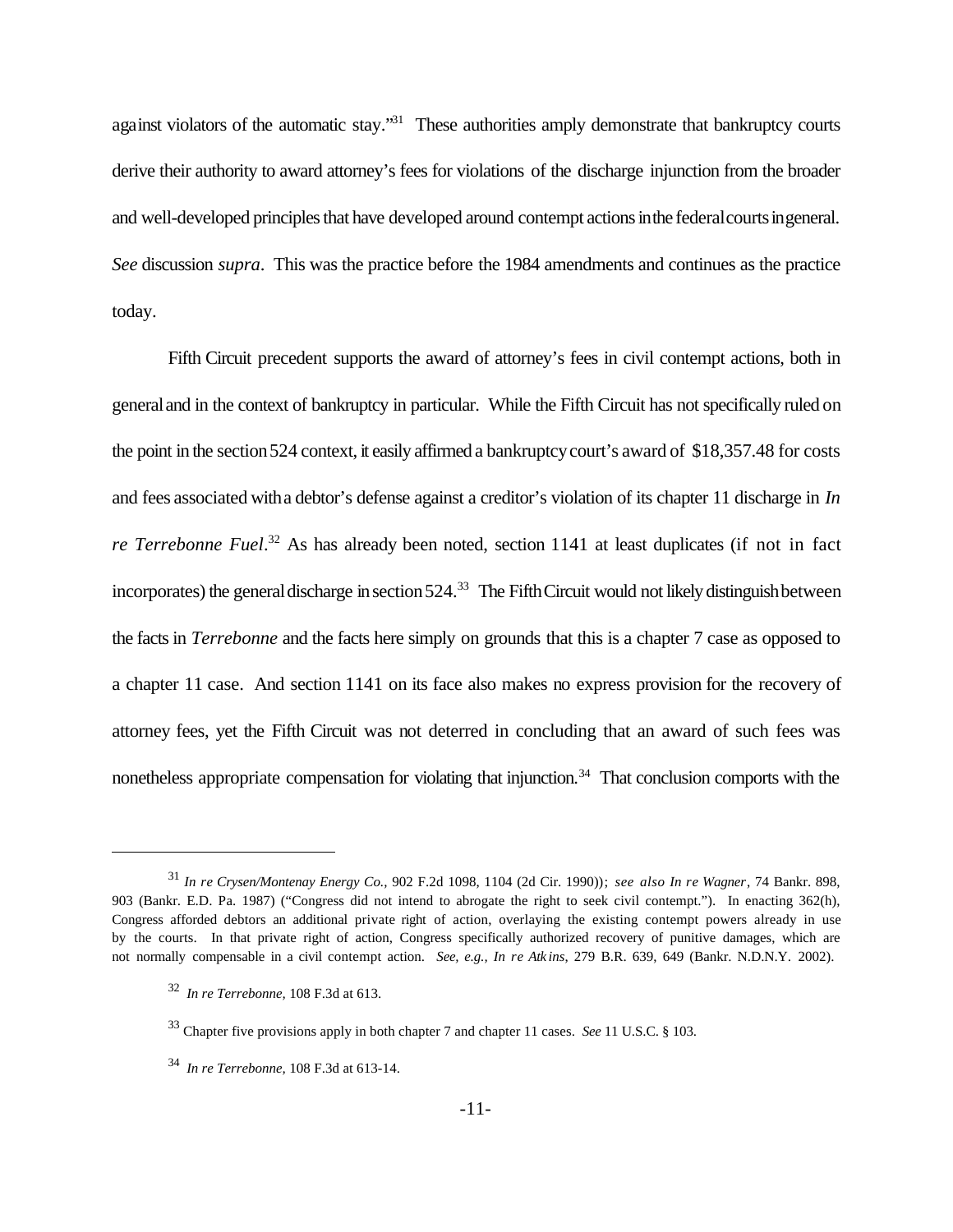circuit's broader jurisprudence regarding civil contempt orders. In a non-bankruptcy case, the court observed that "[i]n ordering the award of attorneys' fees for compensatory purposes ..., the court is merely seeking to insure that its original order is followed. Otherwise, the benefits afforded by that order might be diminished by the attorney's fees necessarily expended in bringing an action to enforce that order...."<sup>35</sup> The Defendant's position misapprehends the law of contempt generally, and the law of contempt in the Fifth Circuit specifically, and is here rejected. Attorney's fee are an appropriate award for violation of the discharge injunction.

#### III. **THE COURT'S AWARD OF REMEDIAL DAMAGES**

It remains to apply the foregoing legal principles to the facts of this case.

#### *A. Emotional Distress Damages*

The Fifth Circuit in *Hitt v. Connell* explains what a plaintiff is required to prove in order to recover

damages for emotional distress. In relevant part, the court stated that:

"hurt feelings, anger and frustration are part of life," and are not the types of emotional harm that could support an award of damages. *Patterson,* 90 F.3d at 940. The plaintiff must instead present *specific* evidence of emotional damage: "[T]here must be a 'specific discernable injury to the claimant's emotional state,' proven with evidence regarding the 'nature and extent' ofthe harm."*Brady,* 145 F.3d at 718 (quoting*Patterson*, 90 F.3d at 938, 940). To meet this burden, a plaintiff is not absolutely required to submit corroborating testimony (from a spouse or family member, for example) or medical or psychological evidence. *Brady*, 145 F.3d at 718, 720. The plaintiff's own testimony, standing alone, may be sufficient to prove mental damages but only if the testimony is "particularized and extensive" enough tomeet the specificity requirement discussed above....<sup>36</sup>

<sup>&</sup>lt;sup>35</sup> *Cook v. Oschner Found. Hosp.*, 559 F.2d 270, 272 (5<sup>th</sup> Cir. 1977) (internal citations omitted).

<sup>&</sup>lt;sup>36</sup> Hitt v. Connell, 301 F.3d 240 (5<sup>th</sup> Cir. 2002).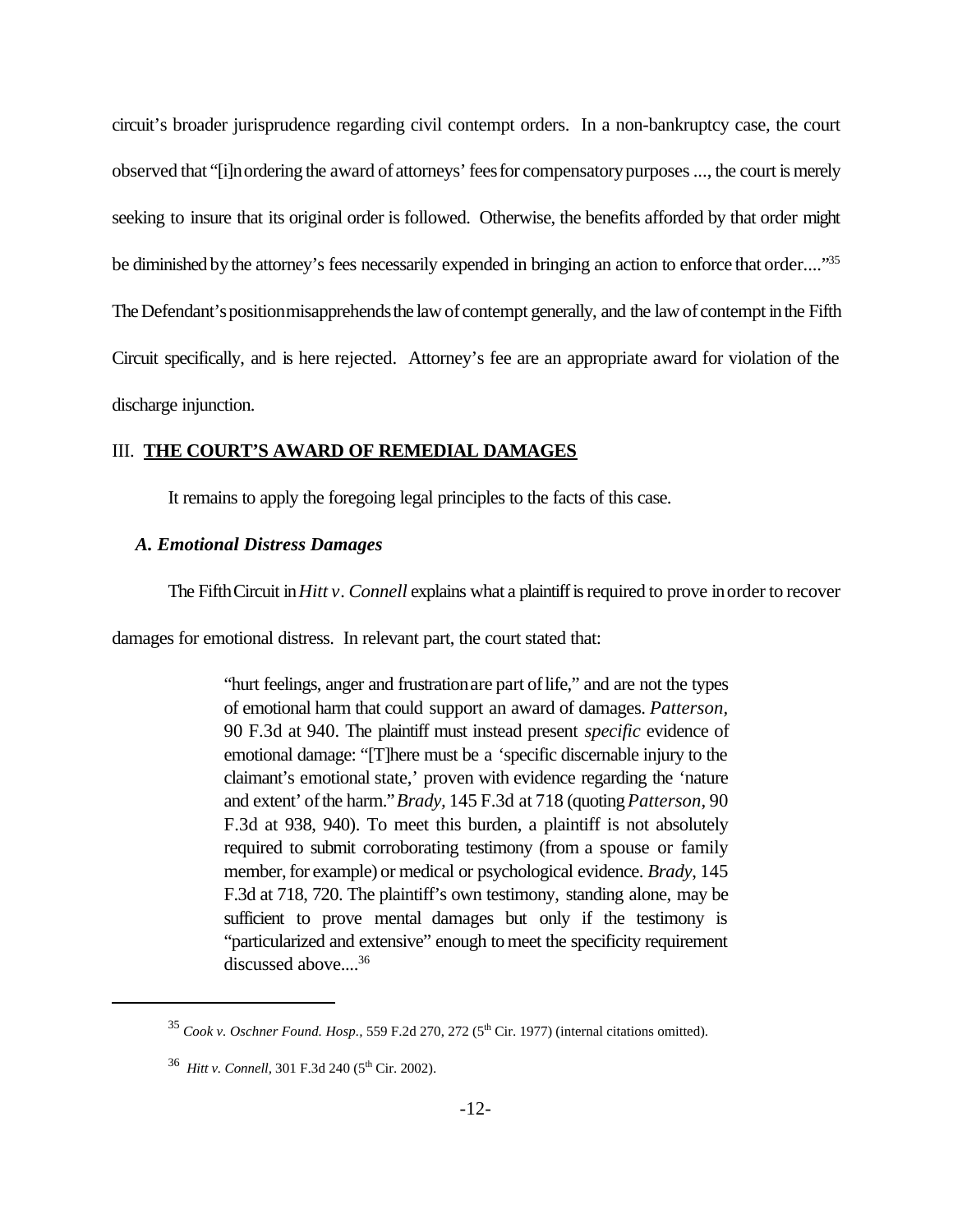Plaintiff in this case testified that, during the course of the Defendant's pursuit of her post-discharge, she has felt constantly harassed. She testified that she suffered the kind of emotional distress that she analogized to being chased by a rottweiler. Her testimony was corroborated (although the Fifth Circuit does not require corroboration) by her tax accountant, who said that Joyce was upset, nervous, and called her over 20 times in the course of a year, often late at night, panicked and anxious about Cadles' continued pursuit of her, and the dire impact she believed it would have on her financially. Plaintiff testified that she was especially worried about the large taxliabilityshe believed she would likely face if the Defendant was permittedto foreclose onher partnership interest. Her tax accountant confirmed Joyce's testimony, adding that the potential for tax liability, while not certain, was real.

Plaintiff further testified that she did not sleep (though not literally as Defense counsel incredulously inquired on cross) for over two years. Plaintiff testified that she consulted her physician and was diagnosed with anxiety for which her doctor sought to prescribe medication. Plaintiff testified that she is averse to pharmaceutical medications and instead sought relief from her anxiety through at least three different herbal supplements. Plaintiff testified that during the entire course of these events she has felt detached and despondent. She testified that feeling this way was especially troublesome because she cares for her grandson on a daily basis and has been unable to fully care for him, or fully interact meaningfully with any of her other relatives or friends, without the pressure and stress of the Defendant's unrelenting pursuit incessantly occupying her mind. Plaintiff also testified that she had frequent marital "discussions" with her husband, George Gervin, about the Defendant's pursuit which caused her stress, apparently straining the marriage.

The court is satisfied that the Plaintiff proved that she suffered real and substantial emotional distress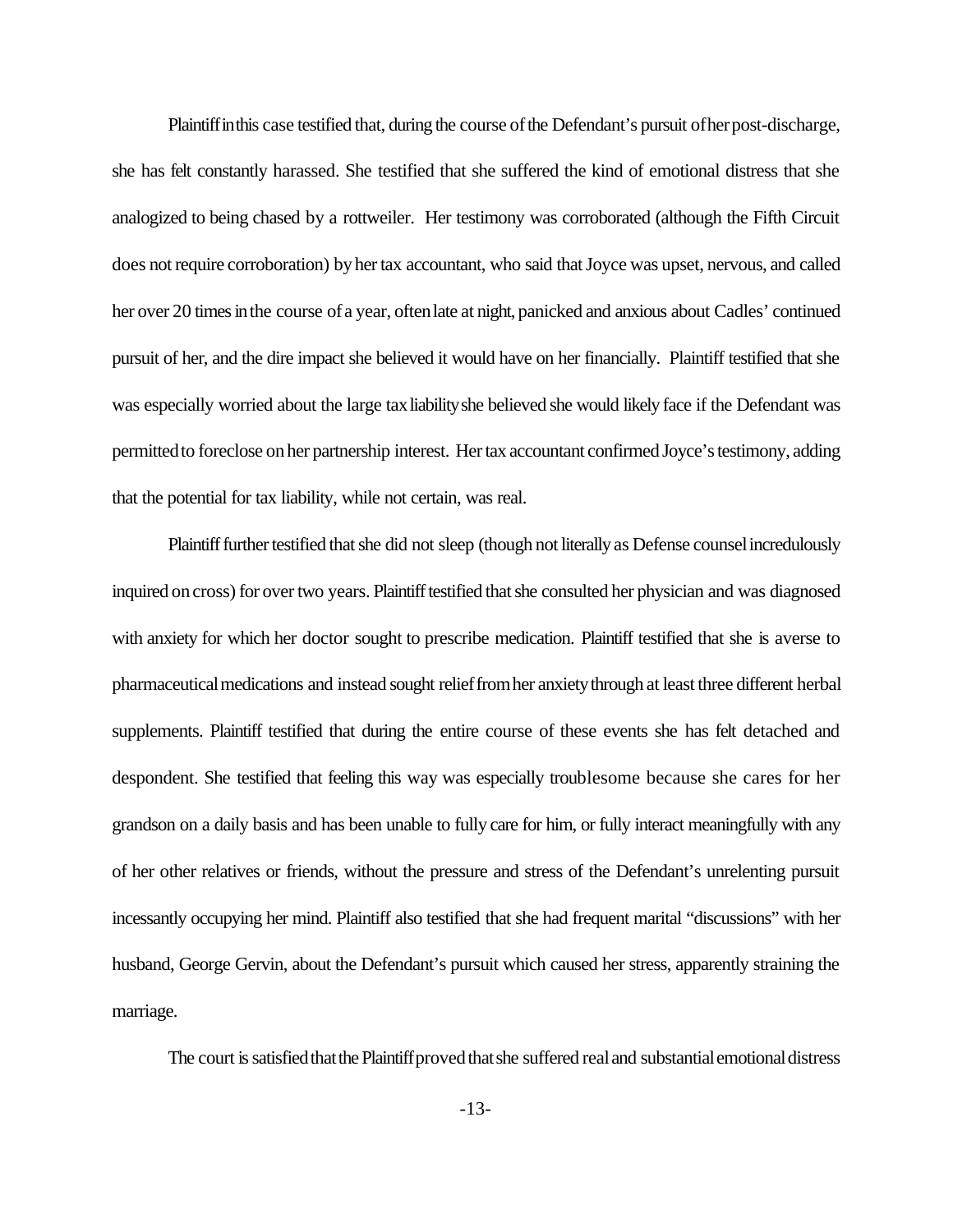resulting from the Defendant's violation of her discharge. The Plaintiff testified that she would feel compensated completely if she received \$100,000. The court believes that awarding the Plaintiff \$100,000 would be over-compensating for her actual losses and that if the court did so, it would be awarding punitive damages as compensatory damages. The court in *Atkins* faced a similar dilemma when the debtor there requested \$150,000 in compensatory damages.<sup>37</sup> That court held that, while \$150,000 might be an appropriate punitive award, it was too large an amount for compensatory damages.<sup>38</sup> Instead, the court awarded \$30,000.<sup>39</sup> The court based the award on the facts that the debtor was very stressed out, woke up frequently at night, was in his own world, worried, and very upset because ofthe IRS's 14 year postdischarge pursuit of him.<sup>40</sup>

In *Fleet*, the First Circuit affirmed an award of \$25,000 to a debtor for a wrongful foreclosure action that had been taken under the mistaken belief that the stay had been lifted.<sup>41</sup> After learning of the error, the creditor put the foreclosure "on hold" for six weeks before dismissing the suit.<sup>42</sup> During this time, the foreclosure notice was published in the local paper and the 85 year old widower living in an affluent gated condominium community in Florida avoided socializing and was not invited to social outings.<sup>43</sup> He testified that he did not sleep well, no longer sought socialization nor enjoyed social settings, and was

38 *Id.*

39 *Id.*

43 *Id.*

<sup>37</sup> *Atkins*, 279 B.R. at 649.

<sup>40</sup> *Id.* (internal citations to the transcript omitted).

<sup>41</sup> *Fleet*, 196 F.3d at 270.

<sup>42</sup> *Id.* at 267.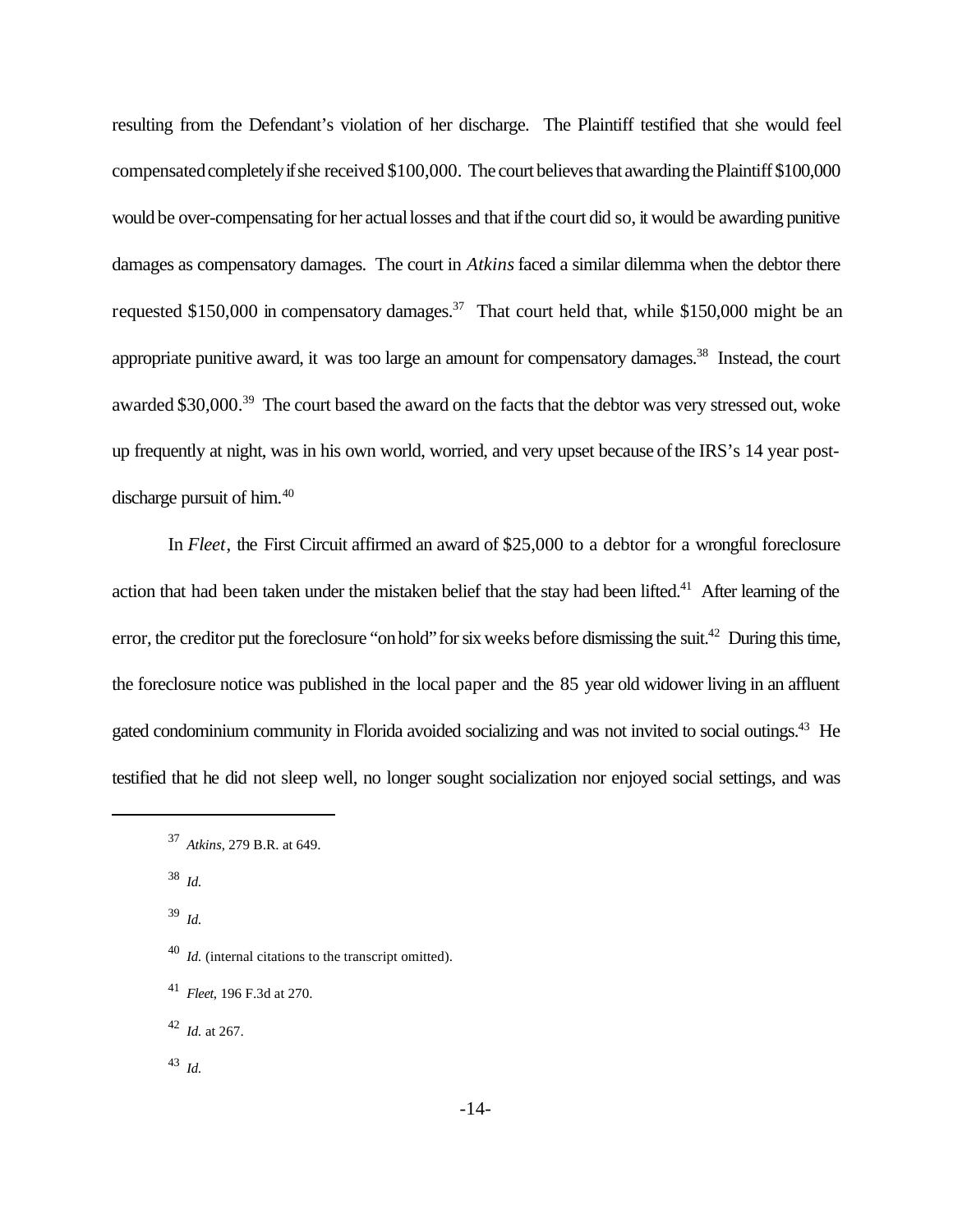constantly worried where he was going to live.<sup>44</sup>

In *Taylor*, the court awarded \$1,200 for the government's discrimination against the debtor in violation of § 525.<sup>45</sup> The court found that the plaintiff suffered headaches, lost sleep, lacked concentration, withdrew, and cried, causing her performance as a high school math teacher to suffer.<sup>46</sup> In *Flynn*, the court awarded \$5,000 for the IRS's violation of  $\S$  362 by its wrongful levy.<sup>47</sup> The court found that the debtor was forced to endure stress of knowing that her checks would bounce, of having to cancel a planned birthday party for her child and the humiliation of being unable to negotiate checks without considerable difficulty.<sup>48</sup> The court found that all of this was compounded by the fact that she knew that she should have been spared these harms because she had been advised by her attorney that Chapter 13 would protect her. $49$ 

The whole premise of affording debtors a discharge in bankruptcy is to afford the honest debtor a freshstart. A creditor who violates the discharge tramples on the promise Congress made to its citizenry. Little wonder that emotional distress is (and ought to be) a significant component of damages for discharge violations. A debtor who is promised a freshstart is hardlymade whole byanorder which simply repeats what the statutory injunction already says – stop all further efforts at collection activity. A significant

46 *Id.*

- 48 *Id.*
- 49 *Id.*

<sup>44</sup> *Id.* at 270.

<sup>45</sup> *Taylor,* 252 B.R. at 204.

<sup>47</sup> *Flynn*, 169 B.R. at 1023.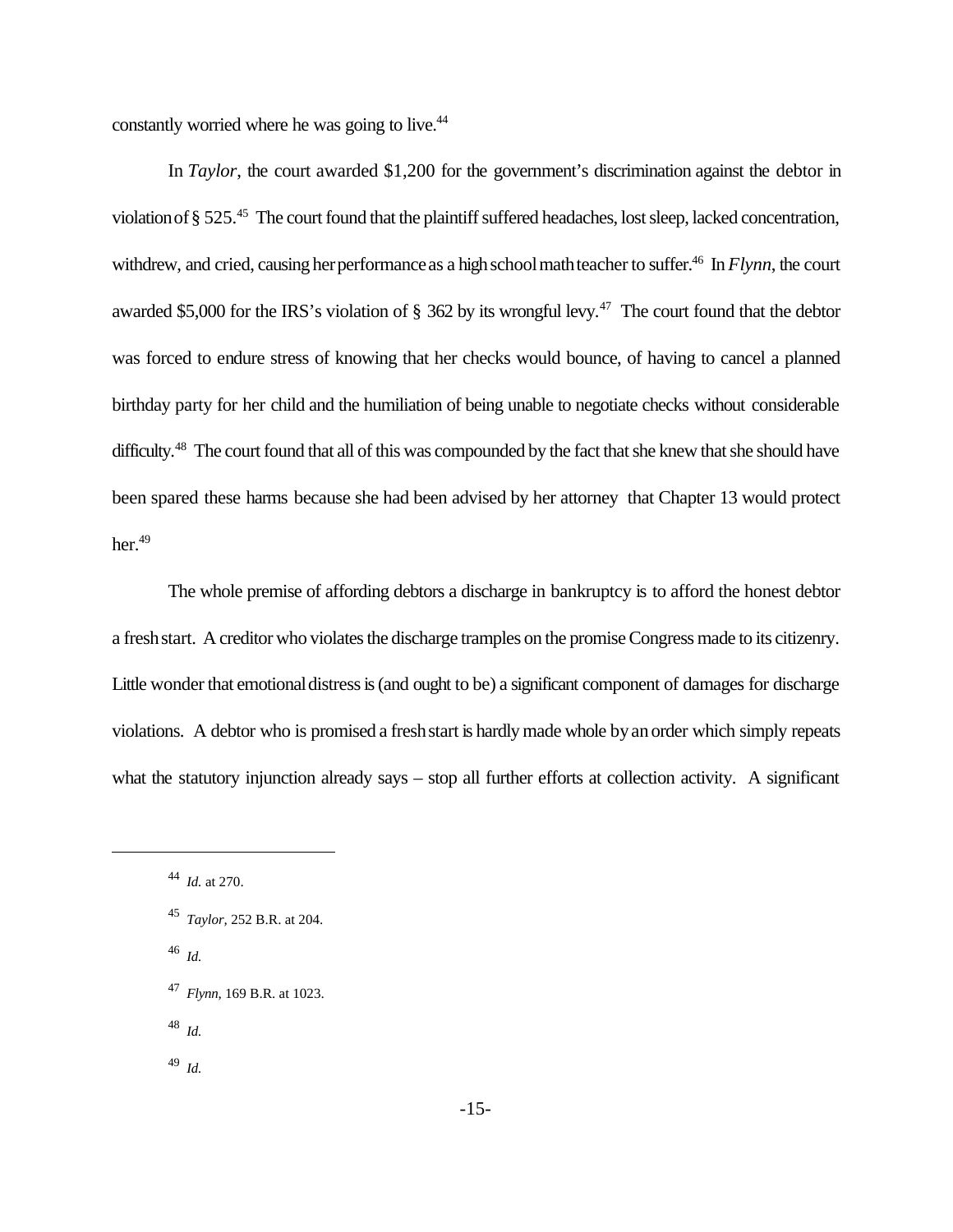component of the fresh start is being free of the kinds of harassment, threats, and anxiety that debtors were suffering before they filed. Threats and harassment are the first and most effective collection devices most creditors employ – far more prevalent and far more cost-effective than formal litigation. These methods work precisely because they inflict emotional distress on debtors, at a sufficient level of pain to motivate debtors to pay money to the creditor to make the pain stop. Outside of bankruptcy, inflicting that pain as a means of debt collection is legitimate (within the parameters of other legal limitations). Once the debtor receivesadischarge inbankruptcy, however, that particularly painful device for debt collectionissupposed to stop. When a creditor insists on continuing to inflict the same painfulmethods ona debtor in contempt ofCongress' injunction, theymust nowcompensate forthe damages caused – and those damages are real. Indeed, no one knows that better than the creditors themselves. They know they are inflicting pain, because they know that's what motivates debtors to pay them to make them go away.

The evidence presented here establishes that Cadles did inflict emotional distress on Joyce Gervin, and did so despite the presence of a statutoryinjunctionthat expressly prohibited themfromdoing so. The damages they inflicted were real and substantial. The court concludes that an award of \$25,000 appropriately compensates Joyce Gervin for the emotional distress inflicted on her by Cadles.

#### *B. Attorney's Fees*

In accordance with the local rules for this district, the Plaintiff has submitted her claim for attorney's fees post-trial. The court will award attorney's fees upon consideration of those materials, consistent with the foregoing legal authorities. A separate order will be entered upon that submission, and the judgment rendered will incorporate that award.